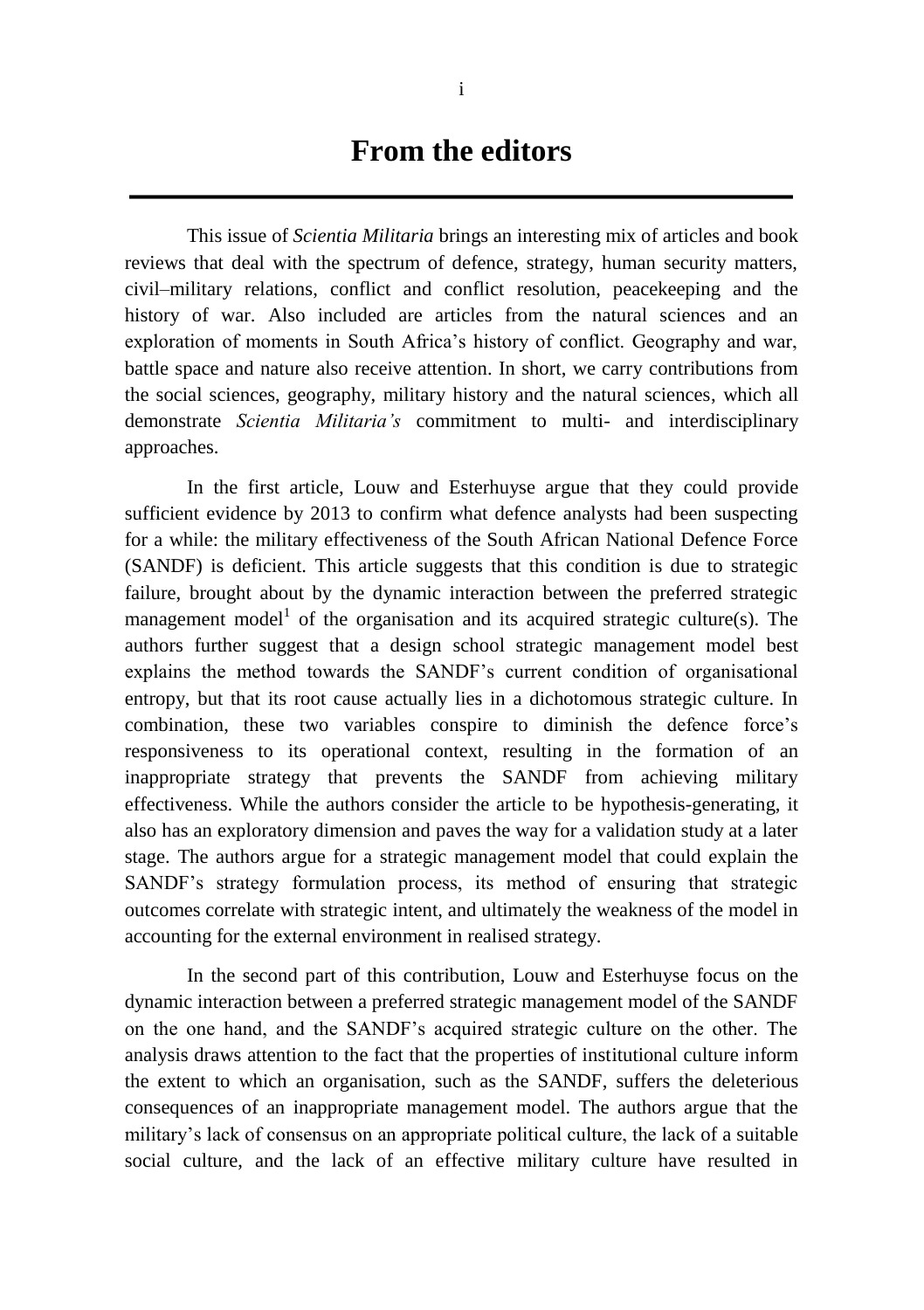maintaining the continued viability of two discrete, concurrent strategic cultural paradigms in the SANDF: that of the defunct SADF before 1994 (dominant under the apartheid state) and that of what the authors call 'the obsolete MK' (integrated into the South African military during the transition process of 1995–1997). The uneasy co-existence of these two paradigms, each with its own worldview and value system, has confounded the efforts of the SANDF to form an appropriate intended strategy and to realise military effectiveness in its execution. A dichotomous strategic culture has, in effect, reinforced the weaknesses of the SANDF's strategic management model, impeded organisational responsiveness, maximised organisational entropy, and encouraged the defence force's systemic decline – the latter, a fact that the Defence Review 2014 specifically acknowledges in the discussion of the first milestone of the review. This part mainly employs deductive reasoning and draws its conclusions from a focused literary review.

South Africa's history is steeped in conflict from the early days, and as such, continues to intrigue both revisionists and conventional historians. Denver Webb's contribution deals with the early colonial wars on the Cape Colony's eastern borderlands and western Xhosa land, such as the  $1799-1803$  war.<sup>2</sup> This lengthy conflict was the first involvement of the British army in fighting indigenous people in southern Africa. This article revisits the war and examines the surprisingly fluid and convoluted alignments of participants on either side. It points out how the British became embroiled in a conflict for which they were unprepared and for which they had little appetite. It explores the micro narrative of why the British shifted from military action against rebellious Boers to fighting the Khoikhoi and Xhosa. The article argues that in 1799, the British stumbled into war through a miscalculation – a mistake which was to have far-reaching consequences on the Cape's eastern frontier and in western Xhosa land for over a century.

The 'bush war' or 'border war' in local parlance or what other participants and actors call the 'Namibian Struggle for Liberation' or the 'Angolan War' still stirs up emotions and evokes contrasting perspectives steeped in ideological convictions.<sup>3</sup> The situation was worsened by the fact that where material was not destroyed, it has only become available during the past ten years or so after declassification on the South African side. Further, the perspectives from the other sides, namely Angola, Cuba and the Soviet Union, are mostly unknown or unread, sometimes because of ideological bias or personal preferences and sometimes because the sources are only available in Spanish and Russian. Gerhard Oosthuizen provides a critical glance into the controversial battles at Cuito Canavale, the Lomba River and the Tumpo Triangle. He offers critical notes that question the ideological claims by Jannie Geldenhuys and Magnus Malan that the South African Defence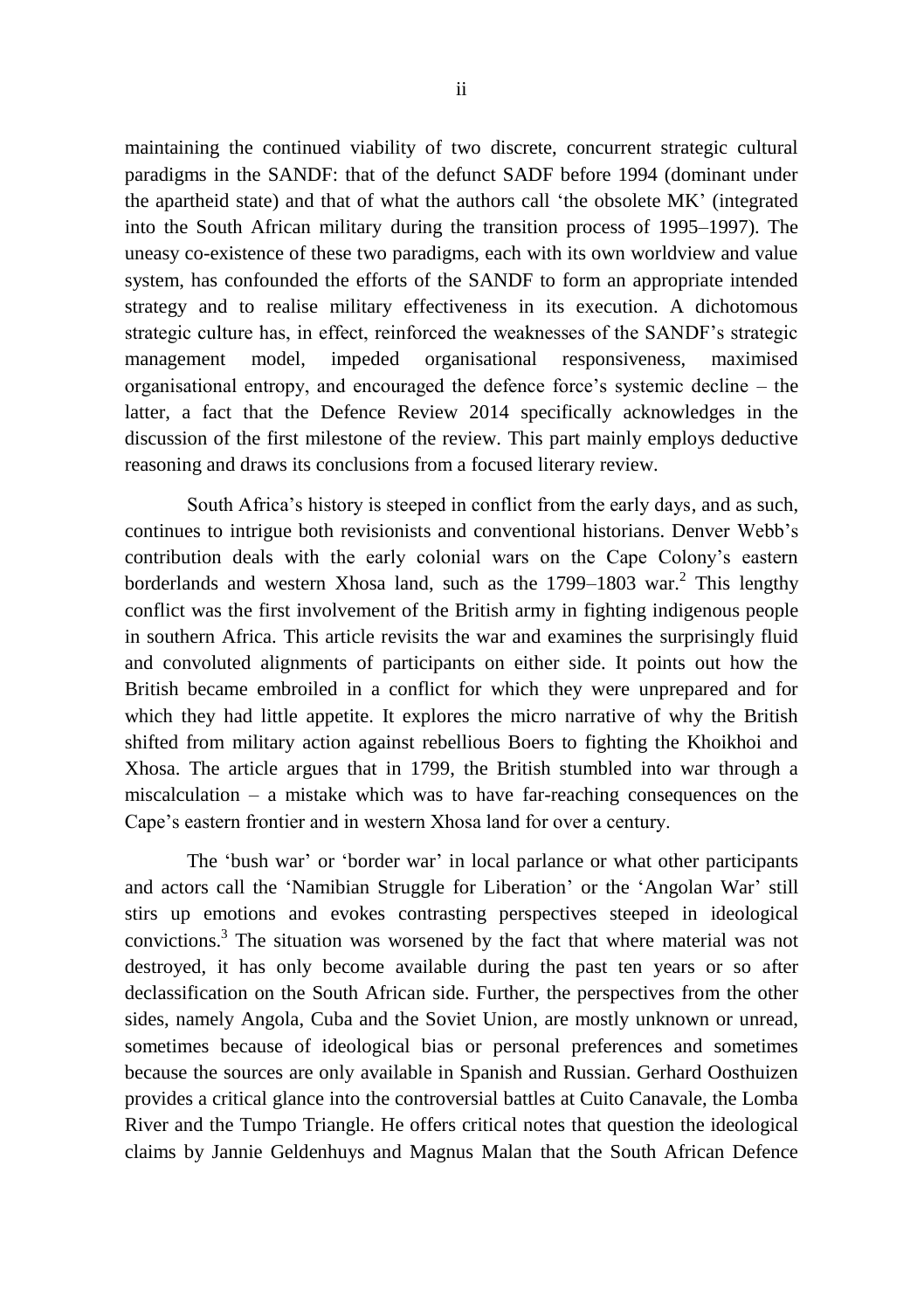Force (SADF) was the undisputed victor at Cuito. The SADF supported UNITA during Operation Modular (June to December 1987) to stop an extensive FAPLA offensive, Operation Saludando a Octubre ('Salute October'). FAPLA and its Cuban–Russian allies intended to eliminate the 'UNITA problem' and they set the conquest of Mavinga and Jamba as their first target. The SADF–UNITA alliance was able to stop this advance during the Battle of the Lomba River in early October 1987. The SADF and UNITA forces thereby achieved the first objective of Operation Modular. The remaining phases of Operation Modular – from October to December 1987 – were unsuccessfully aimed at the primary objective, namely to destroy the FAPLA brigades east of the Cuito River, or at least to force them west, across the Cuito River. The SADF–UNITA allies agreed to continue military operations in the Sixth Military Region in an attempt to achieve this goal. After Operation Modular had formally come to an end early in December 1987, the planning of follow-up Operation Hooper was continued. The author critically investigates the claim of General Jannie Geldenhuys, head of the SADF (1985– 1990), that Operation Hooper was an unqualified success, as well as his controversial claim that Operation Hooper entered its last phase with successful attacks by the SADF-UNITA forces on 13 January, and 14 and 25 February 1988. Solid examination of current South African sources proves that only the offensive/battle of 14 February 1988 was a success. The SADF–UNITA alliance was entirely unable to destroy the FAPLA brigades east of the Cuito River or to force them across the river. Thus, again, not all the objectives pursued after Operation Modular could be achieved.

By addressing terrain as an operational and training reality for armed forces, Smit and Janse van Rensburg address the fact that terrain not only shapes the nature of operations but that, in fact, it defines the nature of land power as the pre-eminent form of military power everywhere. The influence of terrain on military operations is a well-known and well-researched topic. In a South African context, the body of literature about this topic is, however, not well enough developed. This article strives to make a contribution to literature about South African battles and the influence of terrain on the outcomes of such battles. During the Anglo Boer War (1899–1902), two important battles were fought along the Modder River. The first of these battles is known as the Battle of Modder River or Twee Riviere (Two Rivers, if translated directly from Afrikaans), while the other is known as the Battle of Paardeberg. These battles were fought in close proximity to one another, both in distance and time. The terrain of the battlefields played a key role in both engagements. This article suggests that the spatial arrangement of the koppies (hills) and the fact that they were much closer to the Boer laager at Paardeberg than at the Battle of Modder River played a key role in Cronje's surrender to the British.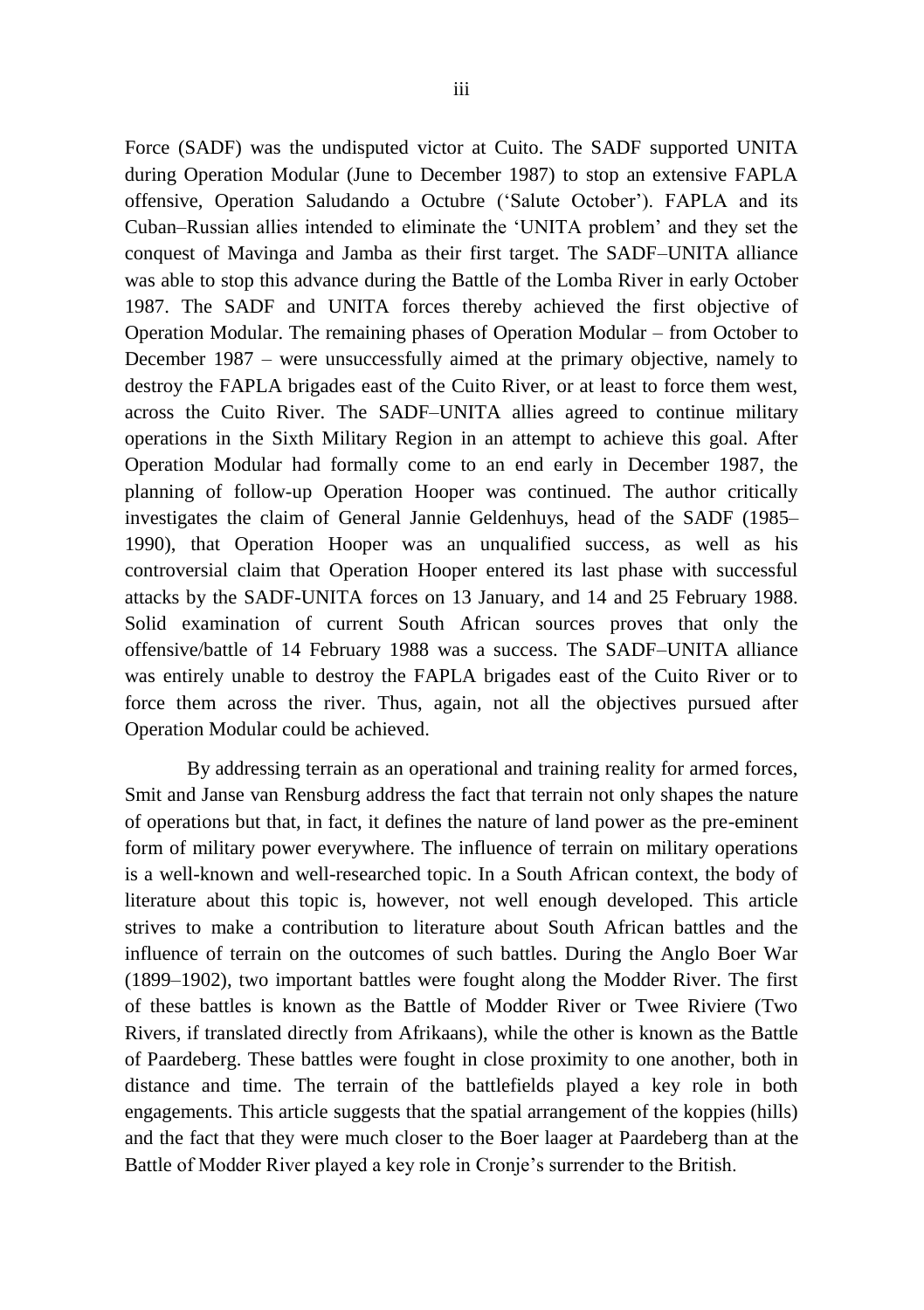The military and management receive attention from various sources (our first two articles in this issue hint at this). In his article, Magagula eloquently presents preliminary findings on current environmental management practices used by the SANDF at the Grahamstown Military Installation (GMI). These findings comprise interviews with SANDF officials and an analysis of official documents, which include the first and second editions of the Environmental Management Plan for Defence (2001 & 2008 respectively). The study on which this article reports, found that the emphasis placed on environmental protection within defence force activities worldwide has compelled the South African Department of Defence and Military Veterans (SA DoDMV) to regulate the management of the environment within its properties. Yet, these efforts have faced numerous challenges that range from financial to human resource deficiencies. Consequently, the military installation at Grahamstown does not have environmentally knowledgeable and qualified personnel to deal with environmental issues. From the analysis of official documents as well as interviews with respondents, it was established that the SA DODMV itself does not have a budget for environmental services. The combination of all these drawbacks has led to the failure of the implementation of the Environmental Management System (EMS) for Defence at this military installation (i.e. the GMI) of the SANDF. Undoubtedly, all these challenges have severely compromised the commitment of the SA DoDMV to honour its environmental management obligations. Moreover, the deficiencies of all these resources undermine the sustainable utilisation of these national assets (natural resources) entrusted to the defence force. The study reported on here proposes an ideal model for the successful implementation of the EMS in SANDF military installations.

In terms of the natural sciences, a welcome contribution is made by Bezuidenhout exploring the West Coast of South Africa between St Helena Bay to the north and Langebaan Lagoon to the south. These areas are characterised by numerous granite protrusions. These outcrops are elements of the underlying Cape Granite Suite, which forms the bedrock of a large part of the Western Cape. Granite contains high levels of natural radionuclides, which results in high levels of natural background radiation in the surrounding areas. The effects of these high levels of radiation exposure on military personnel are of concern as there are four military units located in this part of the West Coast, namely SAS Saldanha, 4 Special Forces Regiment, Langebaan Road Air Force Base and the Military Academy. Different sites in and around these military units were selected and soil samples were taken. Laboratory gamma ray measurements were done to determine the levels of natural radioactive nuclides in the soil samples. The radioactive nuclide concentrations were interpolated and then mapped with the help of geographic information systems (also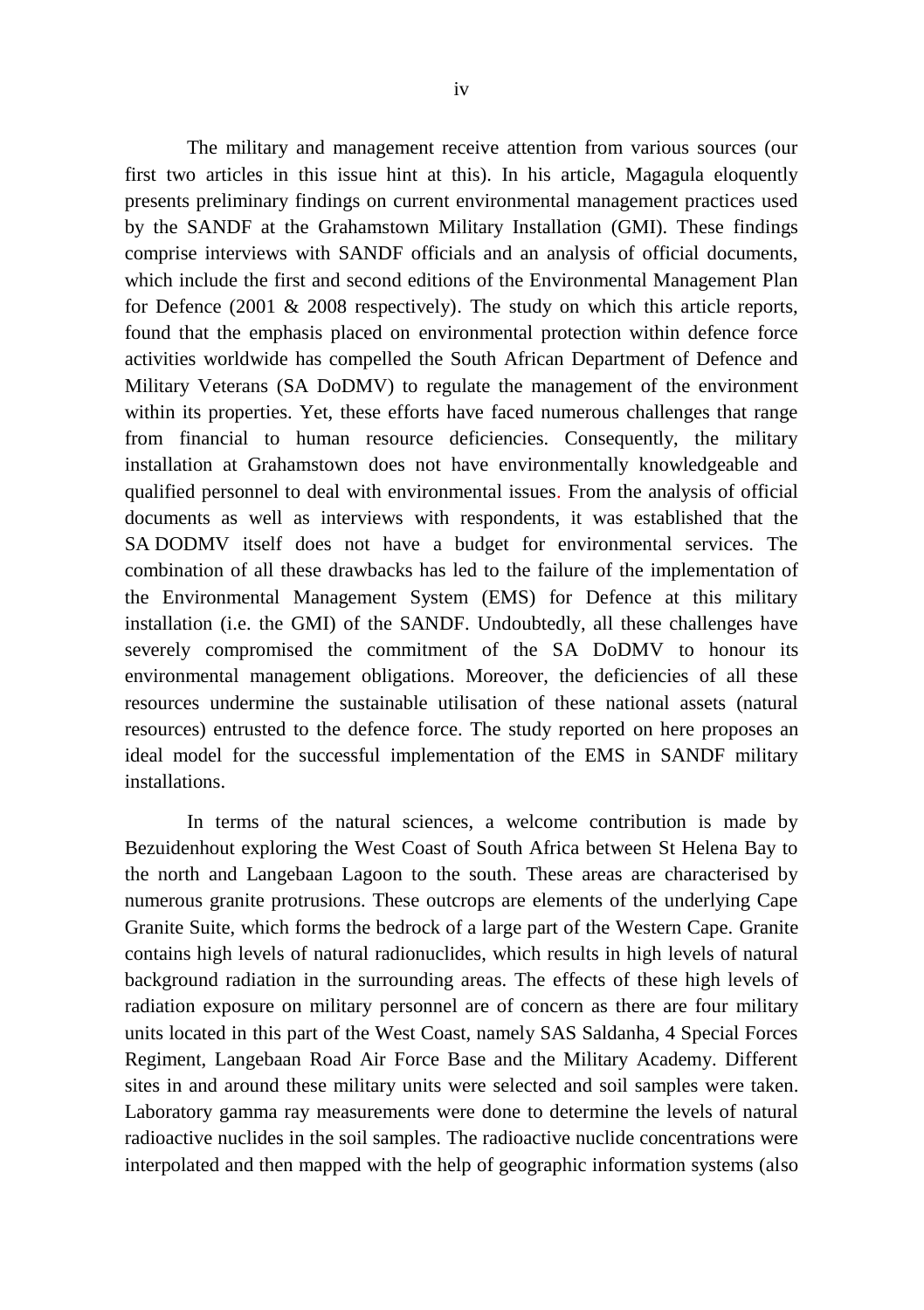known as geospatial information systems or GIS) software. An evaluation of the annual dose rate of military personnel at the units on the West Coast was made and found to range between 0,017 mSv/y and 0,163 mSv/y. These values were mapped and compared to the average global annual dose rate of 0,070 mSv/y. The article reports on an analysis of these results and the overall exposure levels of personnel from the various military units on the West Coast of South Africa.

In his contribution, Dean Peter-Baker explores the issue of morality and ethics.<sup>4</sup> He addresses among others the creation of the Joint Ethics Development Initiative (JEDI). The title is, of course, offered partially in jest, but the image of the Jedi warrior of the *Star Wars* saga is intentional. At the heart of the proposed initiative is the development of a new, rigorous and highly demanding qualification and associated training programme. Graduates ('JEDI warriors') will have demonstrated excellence in a range of capabilities necessary for success in today's complex operational environments, but most centrally, they will have demonstrated excellence of character and the capability to make clear, sound and well-reasoned ethical judgments under highly challenging conditions. The proposed qualification should be viewed as playing a similar role as that played by the US Army's Ranger qualification. It would indicate a special degree of competence and mark the bearer as someone to whom peers, superiors and subordinates can reliably turn for guidance in that area of competence. Just as the Ranger programme allows for the embedding of excellence in small-unit leadership and tactics in units across the Army, the JEDI programme would allow for the embedding of excellence in ethical awareness and judgment across the Joint Force.

In this edition, we have three book reviews. This year, we commemorate the centenary of the beginnings of a very destructive First World War. The tank, together with the submarine, airplane and chemical weapons, made its first appearance on the destructive battlefields of the First World War in the search for a restoration of mobility – to break into, break through and break out of the static battle lines of the First World War. Liebenberg reflects on the effect the tank had on warfare from a sociological perspective with the review of Patrick Wright's book *Tank: The progress of a monstrous war machine*.

The image of Africa as a war-torn continent persists. Organised violence is still responsible for the death and displacement of many on the continent. In a second review, Wolf offers her view of Paul D Williams' book, *War & conflict in Africa*. She highlights key questions that are addressed in the book, such as the number of conflicts has Africa suffered, the causes of conflict, the increase of conflict in Africa at a time when other developing countries undergo peaceful